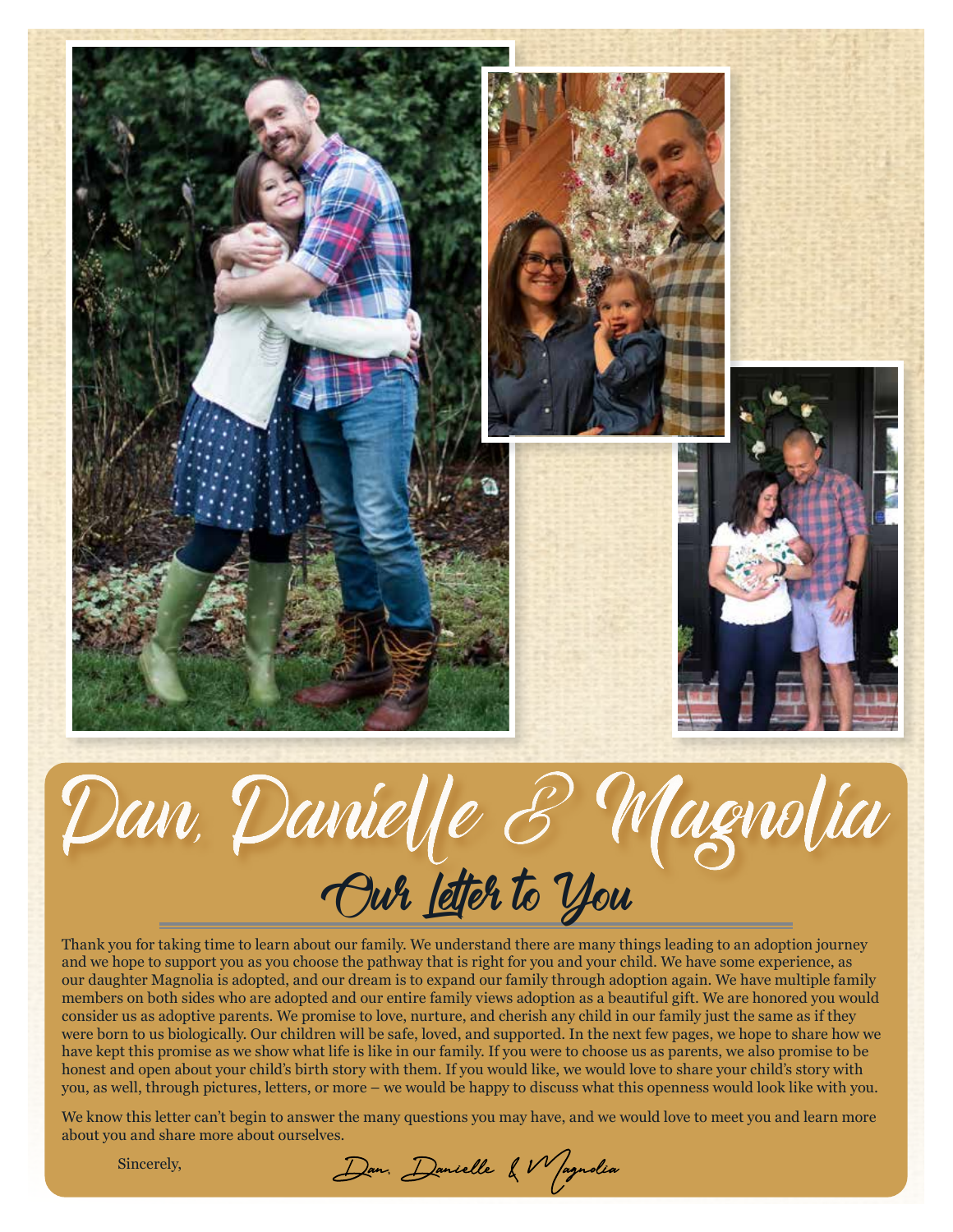# **Meet our Family**



We met when Dan's cousin married Danielle's best friend - we quickly bonded over a love of lobster, our backgrounds in teaching, and favorite card games (we carry a pack of cards with us everywhere). We have several mutual friends and our lives just seamlessly fit together – Danielle even got Dan onto her kickball team! We got married in 2016 and started the adoption process in 2018, which was a natural decision for us when we faced infertility issues. On a typical evening we can be found at home having dinner, walking the dog, and playing until Magnolia's bedtime. We then spend time together by catching up on Netflix, playing games, or reading. We have great work schedules, so we have plenty of time to spend together as a family. Quality family time is highly valued! We are both silly and love to make Magnolia and each other laugh. We tend to only argue when we're hungry, and we solve our arguments through open communication. It is important to us to model healthy relationships. We are supportive of one another and strive to help each other achieve our dreams and goals. We will strive to do the same with Magnolia and any future children and will encourage them that there are no limits in what they can achieve. We believe in a positive parenting approach and we incorporate Magnolia into our day-to-day activities (she loves to water the plants) as well as activities that foster her creativity and imagination.

Most of our family lives nearby, and we treasure our visits to out of state family in Pennsylvania and North Carolina. We are a close-knit group – our parents are our "go to" babysitters and they visit frequently – at least once a week! We celebrate all holidays and birthdays together, and we even take a family vacation to Maine every year. Magnolia loves to visit with her cousins, three of whom are also adopted and only live 15 minutes away. Our families are extremely supportive of our decision to adopt again. We both grew up with siblings and know how important powerful that bond is, which is a huge reason why we are choosing to adopt again.

# **Meet Dan, by Danielle**



When I met Dan I had been warned that he would make a great husband, and he has certainly lived up to it! He is also an amazing dad – everything I could have pictured and more. He truly "gets" me. He is kind, goofy, honest, and completely devoted to our family. He is also one of the funniest people I have met and is constantly telling jokes and trying to make people laugh. He is generous, and will bend over backwards for anyone who needs help. He loves Maine, and has introduced first me, and now Magnolia, to his favorite vacation spot. He is a huge sports fan, and knows all about "his teams" including the Buckeyes, the Browns, and the Reds. He has shared this enthusiasm already with Magnolia, and "football" was one of her early words. Seeing him interact with Magnolia makes my heart full, because he has gone over and above every expectation I had of him as a father. He loves to brag about her, and is visibly proud of her accomplishments, from rolling over to walking to first words. He is a truly great guy and supportive life partner - on top of being a really wonderful dad.

### **Dan's Fun Facts**

He's been to Maine at least once a year since birth. He loves Christmas, history, eating, and being with family/friends. His hobbies include watching sports (Go Bucks!), snowboarding, kickball, and playing guitar. His favorite books to read Magnolia are "Goodnight, Goodnight, Construction Site" and "L is for Love (and Lion)."

## **Meet Danielle, by Dan**



I could stop at "she is the biggest Harry Potter nerd on the planet" but I won't, because she is so much more than that. She is outgoing, energetic, and makes friends with everyone. She always assumes the best of people, and strives to make everyone feel welcome and valued. She is also incredibly loyal, caring, and protective of people she loves. She is passionate about her work as a nurse practitioner, which is evident in how she advocates for her patients, and I know she'll always be an advocate for our children. Because she was an ER nurse, she handles all of the gross stuff at our house without batting an eye, and knows how to handle most medical situations. She makes being a mom to Magnolia look easy, and their bond is obvious to anyone who sees them together. I can't say it more clearly than this: she is a fantastic mother and Magnolia lights up every time she enters the room. She is a huge reader (I make fun of her every night for reading WHILE brushing her teeth) and she reads every day with Magnolia. I'm sure this is why Magnolia loves books! My favorite thing about Danielle is when she gets really excited about something and does a totally ridiculous "happy dance" that I'm hoping all of our children imitate at some point. I know that she can handle whatever comes her way, and I can't wait to continue building our family with her.

### **Danielle's Fun Facts**

She worked at Build a Bear for 6 years. She loves singing (loudly) in the car, visiting family/friends, and grocery shopping. Her hobbies include reading, crafting, kickball, skiing, and learning how to cook. Her favorite books to read Magnolia are "Bear Snores On" and "The Snail and the Whale."



**2012** we meet while in a edding together



**2013-2015** we officially begin dating and get engaged while on vacation in Maine



**2016** we buy a house and get married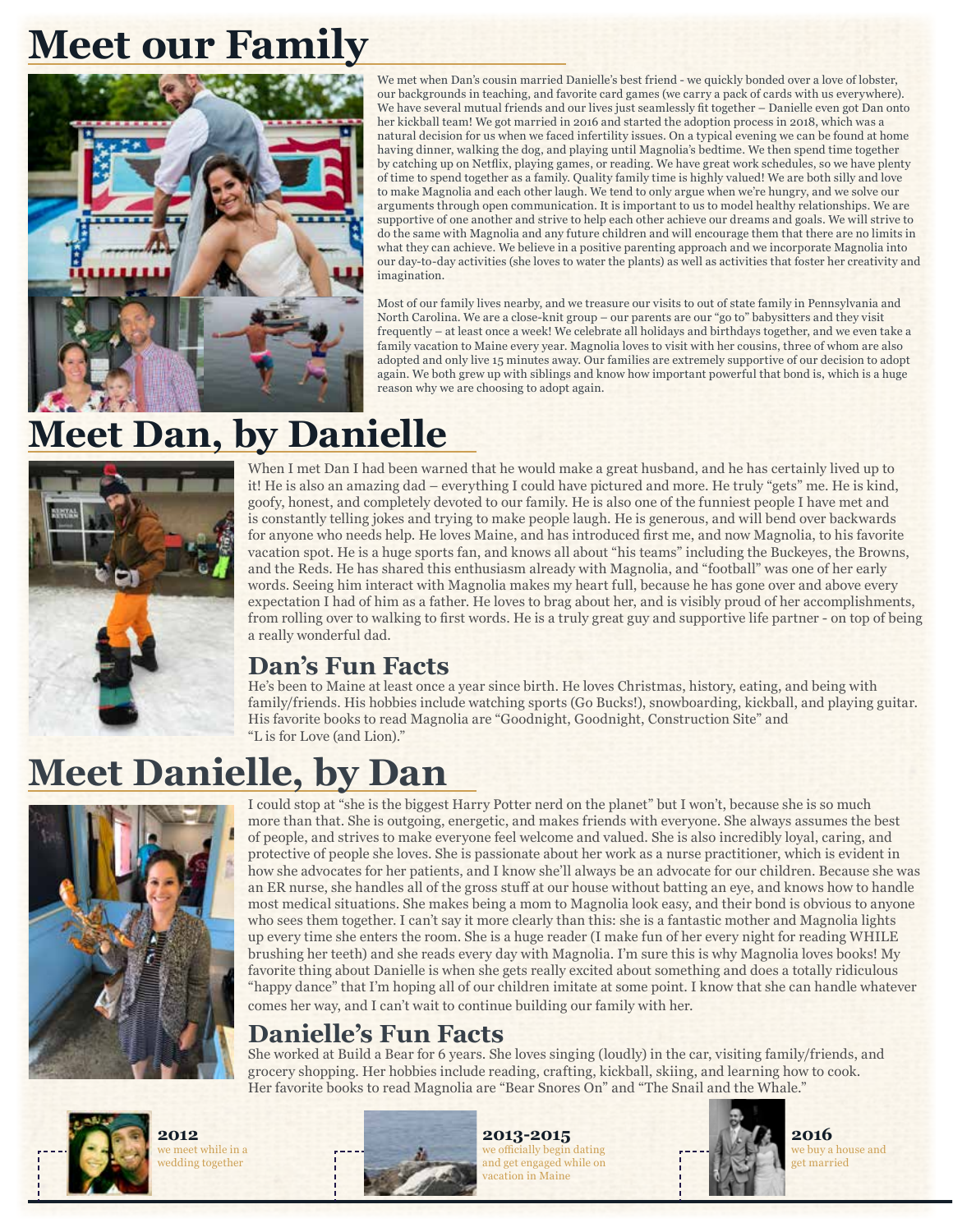# **Meet Magnolia**



We welcomed Magnolia into our home in 2020 as an infant. We met her birth grandparents before she arrived, which was so meaningful to be able to share as part of her birth story, and we continue to send updates with pictures and letters to Adoption Circle. We named her Magnolia because the day we found out about her we were planting a Magnolia tree in our front yard. When she arrived, the name fit her perfectly! We are truly in awe of the person Magnolia is turning into. She has so much personality! She loves to be silly, make faces, and chase after her cats. She also loves to "read" books, and quickly memorized which books have cats in them and can flip right to those pages. Watching her at daycare, she engages easily with her teachers and other students, and appears to have learned already how to share. She has completely stolen our hearts, and we know she'll make a wonderful big sister. We both grew up with siblings and know the value of a built-in best friend to build forts, ride bikes, and play with.

#### **Fun Facts about Magnolia**

Her nicknames include Mags/Noli/Noli Cannoli/and Maggi-moo. Her nursery is Harry Potter themed with a giant mural Danielle painted on one wall. Her first word was "cat!"





We have two cats, littermates Teddy and Calvin, and a dog named Laretta. Magnolia is obsessed with them! Laretta has acted like Magnolia was her baby since the minute she came home and continues to follow her around the house. Our pets are part of our family, and we believe they help children learn so much about life, responsibility, and caring for others.

# **Traditions**



We have multiple child-friendly traditions we celebrate with our family and friends each year on top of birthdays and holidays, which include some of the following:

- Whole family vacations to Maine where we stay in Dan's parents' cabin sometimes 15+ people at a time!
- Ski/snowboarding trips Dan's uncle Doug will teach the kids to ski when they're old enough!
- Camping, hiking, and canoe trips
- Cabin trips to Hocking Hills every winter
- Trips to Florida including Disney and Harry Potter World

# **Education and Employment**



#### **Dan**

**Teacher** – teaches high school social studies. He gets weekends, holidays, and summers off plus additional sick/vacation time off each year!

#### **Danielle**

**Nurse practitioner** – works in a local ER. She only works 4 days a week with flexible scheduling, holidays off, and over 7 weeks of additional paid time off each year! She was formerly a high school teacher and was an ER nurse before she became a nurse practitioner.

> We live on a court in a neighborhood located in a small suburb. Many of our neighbors have kids, and our good friends just moved in right around the corner! Our house is a two-story home with a basement so there is plenty of space, and Magnolia's playroom currently occupies our formal dining and living room areas. A second child would have their own bedroom, with a shared play space. We are within walking distance of a swimming pool, playground, library, and our church. We are located in a great school system, and the schools our children will attend are also walkable! Our suburb has a small town feel, and the streets downtown are closed several times throughout the year for family-friendly events. We are also close to Columbus, which has parks, museums, a conservatory, and a science center – all with tons of activities for children. We are extremely lucky to live within 15 minutes of many family members and friends. Danielle decorates for most holidays year-round; Dan's favorite is when the house is all decked out for Christmas – Danielle

### **Our Community**





**2018** <sup>re</sup> begin the adoption process!



**2020** we adopt Magnolia



**2022** we're adopting again!